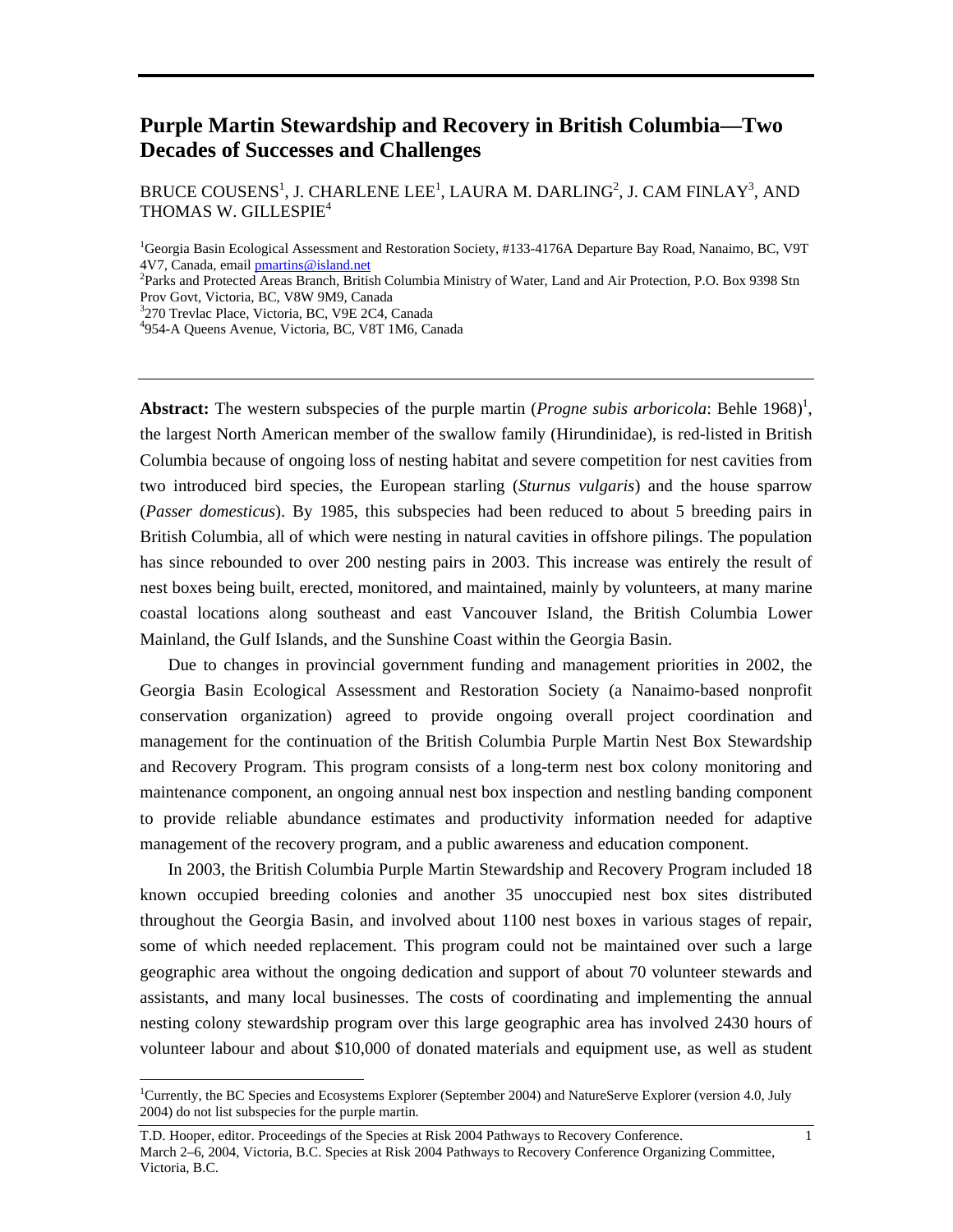summer employment. Motivation of volunteers was achieved through the use of personal contacts; site visits; communications via phone, fax and email; brochures; a program newsletter; and volunteer appreciation certificates.

**Key Words:** purple martin, *Progne subis arboricola*, *Progne subis,* population, nest boxes, volunteers, stewardship, recovery, British Columbia, red-listed species

### **A Red-listed Species in British Columbia**

The purple martin (*Progne subis*) is the largest North American member of the swallow family (Hirundinidae). The western subspecies (*Progne subis arboricola*: Behle 1968) is the only member of its genus that occurs regularly and breeds in British Columbia (B.C.) (Fraser et al. 1997; Cannings 1998; Copley et al. 1999), nesting only within the Georgia Depression Ecoprovince, or 'Georgia Basin' (Campbell et al. 1997). This subspecies nests along the western edge of North America from southern California to southwestern British Columbia, entirely isolated from the eastern subspecies (*P. s. subis*) which breeds east of the Rocky Mountains (Brown 1997). Both subspecies are migratory and spend the winter in South America.

The purple martin is at risk in B.C. because of its small breeding population size, historic decline in numbers and range, continuing loss of nesting habitat, and potential extirpation throughout its range within the province if its specific nesting requirements are not met (Fraser et al. 1997). Within B.C., the purple martin is entirely dependent on human-supplied housing for nesting cavities.

Purple martins disappeared from Vancouver after 1948 and the B.C. Lower Mainland after 1972. By 1985, the B.C. purple martin population had been reduced to about 5 breeding pairs. The only known remaining breeding birds were observed on southeastern Vancouver Island (Fraser et al. 1997; Copley et al. 1999).

Low population numbers resulted in this subspecies being placed on the provincial Red List as a candidate for Threatened or Endangered status under the B.C. *Wildlife Act* (Fraser et al. 1997; Fraser et al. 2000). Purple martins are also protected from being injured, killed, or collected by provisions in the B.C. *Wildlife Act* and the federal *Migratory Bird Convention Act*.

### **Where Did They Nest in B.C.?**

The western purple martin formerly nested in loose colonies in cavities in old trees, snags, and pilings throughout the Georgia Basin as far north as Campbell River, the documented historic northern limit of its breeding range in B.C. (Fig. 1). These colony sites were either in open treed areas with little undergrowth, such as recently burned areas, or bordering freshwater, estuaries, and harbours (Campbell et al. 1997; Fraser et al. 1997; Copley et al. 1999).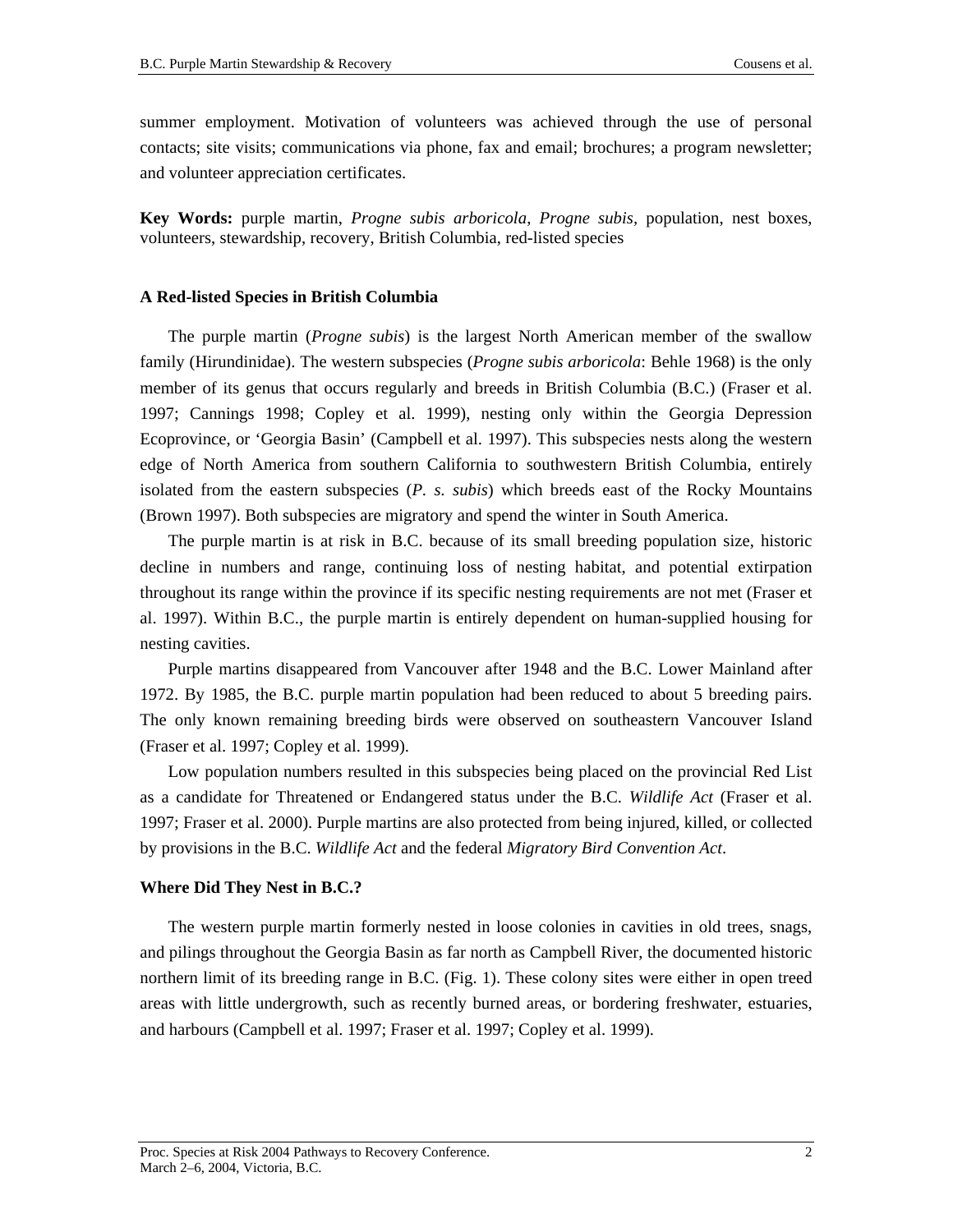

Fig. 1 Historic Purple Martin nesting sites (~1900-1985) in the Strait of Georgia. Only sites in purple still in use by 1985, some others re-colonized since (Fraser et al, 1997). UTM grid interval = 50 km. B. Cousens, Feb./2004

**Figure 1. Historic purple martin nesting sites (~1900–1985) in the Strait of Georgia, B.C.**

Purple martins also nested in the elaborate exteriors of tall, older buildings in downtown Vancouver until the late 1940s and in Victoria until the late 1960s. Ongoing competition from European starlings and house sparrows, as well as modern building construction, which lacks the many nooks and crannies of older buildings, likely contributed to the local elimination of martins from these locations (Campbell et al. 1997; Fraser et al. 1997; Copley et al. 1999).

The abundance, population trends, and natural history of purple martins in B.C. prior to ~1940 are poorly documented, but the population may have been in decline for a century or more due to a combination of habitat loss (especially nesting sites) from logging, fire suppression, snag removal, and agricultural and urban development, and from severe competition for nest cavities from introduced European starlings and house sparrows.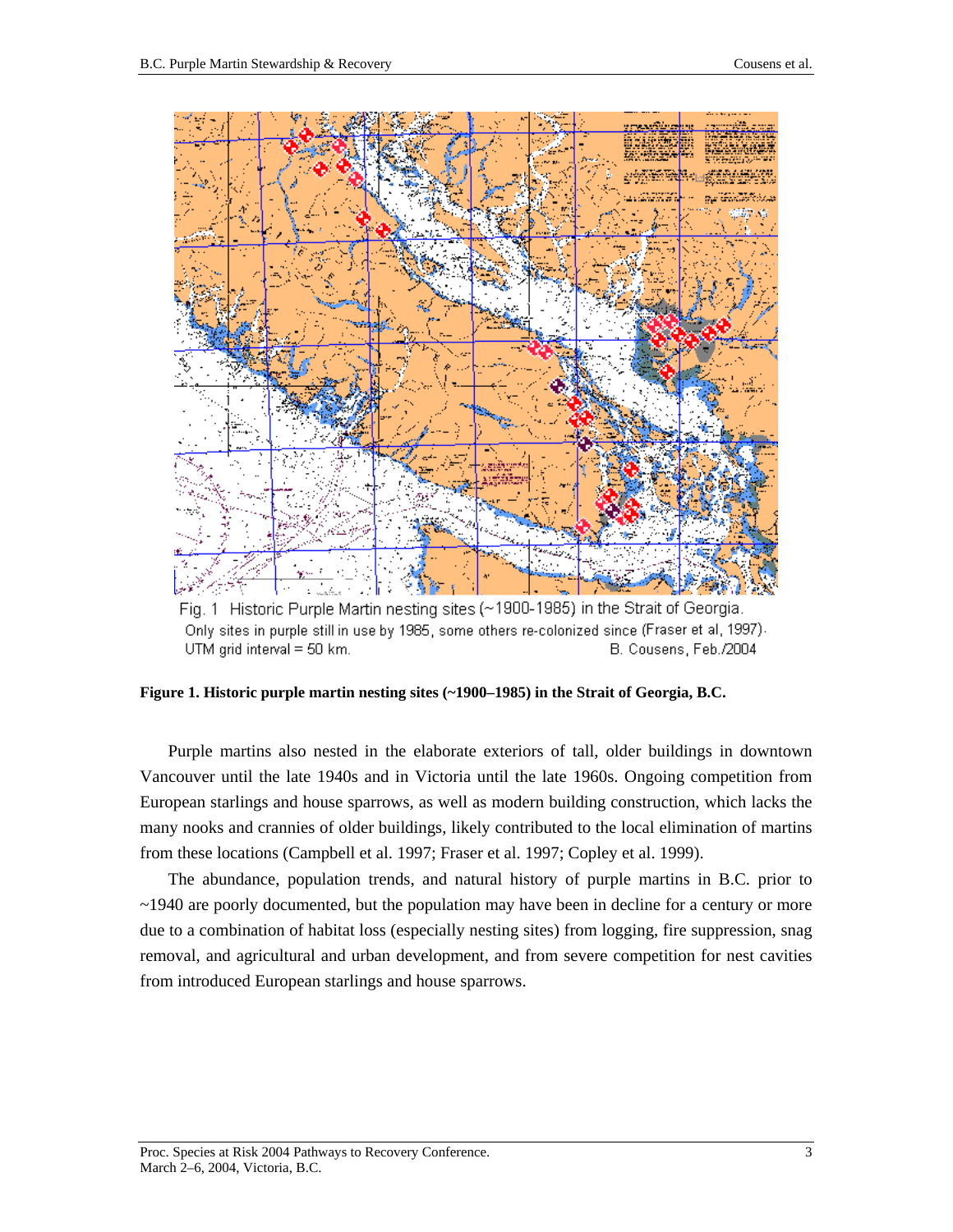### **Stewardship Program Begins—1980s**

In the mid-1980s, members of the Victoria Natural History Society started a nest box program at Cowichan Bay on southern Vancouver Island where purple martins were known to have nested since at least 1972 (Fraser et al. 1997). Although martins originally nested in natural cavities in pilings on both sides on the bay, the birds took to the single nest boxes once they were erected. The first record of purple martins nesting in a man-made box was at Cowichan Bay in 1985 (Plath 1994; Copley et al. 1999). A few boxes were also installed in the Victoria Harbour area but were not used until the early 1990s.

During the mid- to late 1980s, low numbers of purple martins were also observed nesting in pilings at Ladysmith Harbour (3 pairs) and Sooke Harbour (1 pair), and in port holes in decommissioned ships in Esquimalt Harbour (6 pairs). By the end of the 1980s, there were about 60 single nest boxes installed at 4 locations on southern Vancouver Island, with about 10 pairs of purple martin nesting in boxes and 3 pairs using cavities in pilings (Fig. 2). The nest boxes were made, installed, and monitored by a few dedicated volunteer naturalists.



**Figure 2. Active (square) and inactive (circle) purple martin nest box and natural cavity sites by 1989.**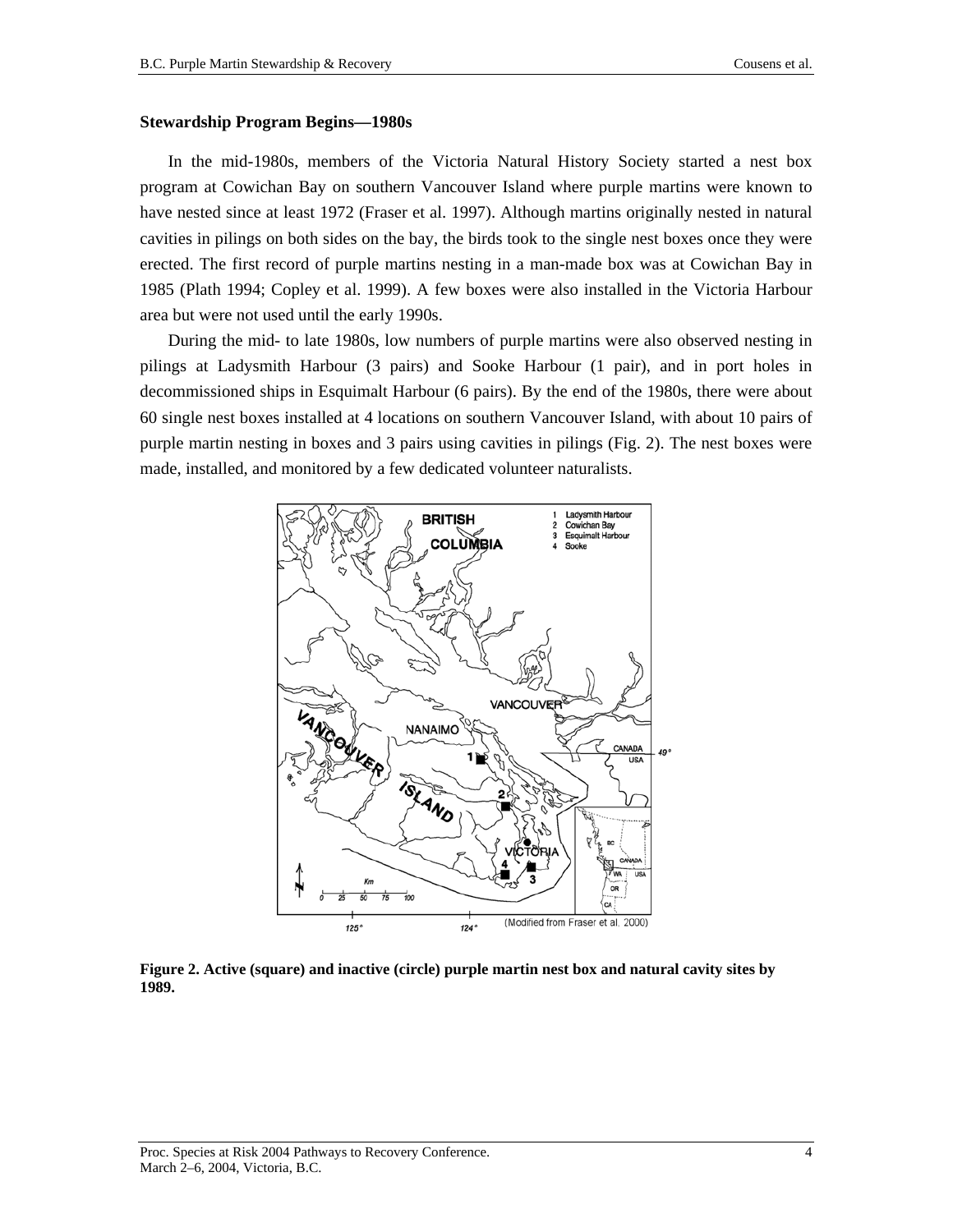### **Stewardship Program Continues—1990s**

A major effort to re-establish purple martins in B.C. began in the early 1990s when about 300 single nest boxes were installed at 7 sites on southern Vancouver Island and 5 sites on the B.C. Lower Mainland (Plath 1994; Copley et al. 1999). Nest boxes were placed primarily at marine piling sites where purple martins had reportedly nested previously. More boxes were added at most sites in later years. D. Copley installed a few vertical 5-compartment boxes ('penta-towers') at some sites on Vancouver Island, most of which received at least partial use.

As information about the nest box program spread and purple martin numbers slowly increased in the mid-1990s, interested naturalists installed nest boxes at 6 locations on eastern Vancouver Island between Nanaimo and Campbell River, the historic northern breeding range limit in B.C., and at 3 sites on the Sunshine Coast.

By the end of the 1990s, there were about 530 nest boxes distributed between 20 sites in the Georgia Basin area. Purple martins were nesting at 13 colony sites and about 175 boxes were being used (Fig. 3). It is estimated that the program involved as many as 30–40 volunteers who made, installed, and maintained nest boxes as well as monitored colony sites for purple martin activity, checked nest boxes, and banded nestlings (Walters et al. 1990; J.C. Finlay, pers. obs.). A nest monitoring and nestling banding program was initiated in 1996 to investigate dispersal and recruitment range, population mixing, survival, and nesting success and productivity (Darling et al. 2005).



**Figure 3. Active (square) and inactive (circle) purple martin nest box colony sites by 1999.**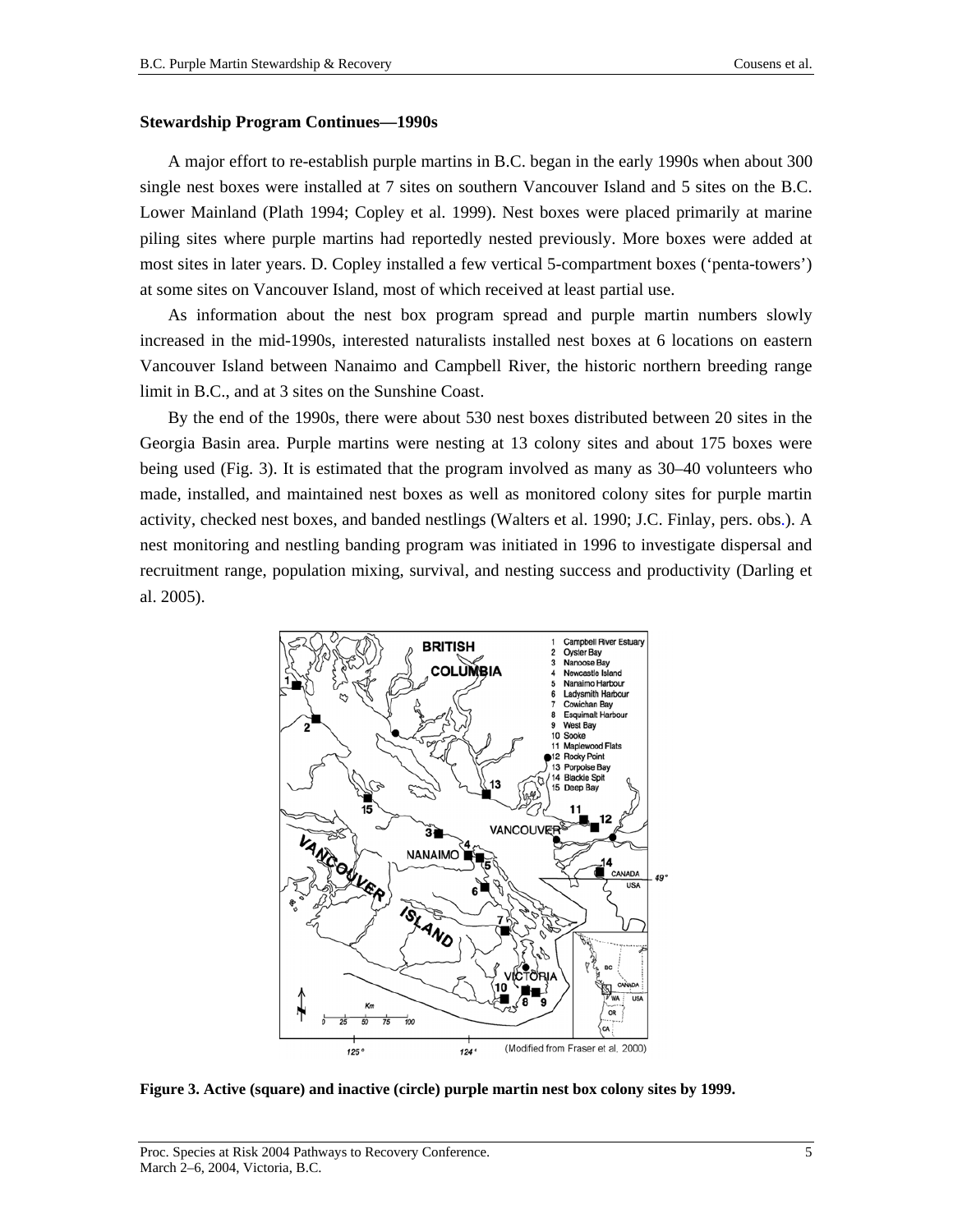### **Stewardship Program in the New Millennium**

Nestling banding studies undertaken since 1996 showed that the B.C. purple martin population was genetically well mixed due to the wide dispersal of returning recruits among colony sites throughout the Georgia Basin area, and that nesting success in boxes was promising (J.C. Finlay, unpublished data; Darling et al. 2005); therefore, placing additional nest boxes at established and potential new colony sites could prove beneficial to the recovery of the entire B.C. population. In 2000–2001, the B.C. provincial government funded the construction and installation of about 500 additional boxes at new and existing colony sites by contractor and naturalist Kevin Storey, which thereby doubled the number of boxes and sites available for purple martins.

In 2002, changes in the B.C. provincial government resulted in the loss of funding and management for coordination of the recovery program. A Nanaimo-based nonprofit conservation organization, the Georgia Basin Ecological Assessment and Restoration Society, agreed to provide ongoing overall project coordination and management for continuation of the B.C. Purple Martin Nest Box Stewardship and Recovery Program, and to attempt to secure funding necessary to sustain this program in the future.

In 2003, the Georgia Basin Ecological Assessment and Restoration Society established 7 new nest box sites—5 sites between Nanaimo and Courtenay to further facilitate recolonization of the northern portion of Georgia Basin, and 2 sites south of Nanaimo. Nest boxes were also installed at 6 small existing colonies that were in need of expansion and where boxes were missing or in need of repair.

By the end of 2003, there were about 1100 nest boxes distributed at 52 sites around the Georgia Basin. Of these sites, 18 were occupied by 200+ breeding pairs of purple martins (Fig. 4). Approximately 70 volunteers helped a project coordinator and 2 summer students make and install boxes, monitor and maintain colony sites, collect productivity data, and band nestlings.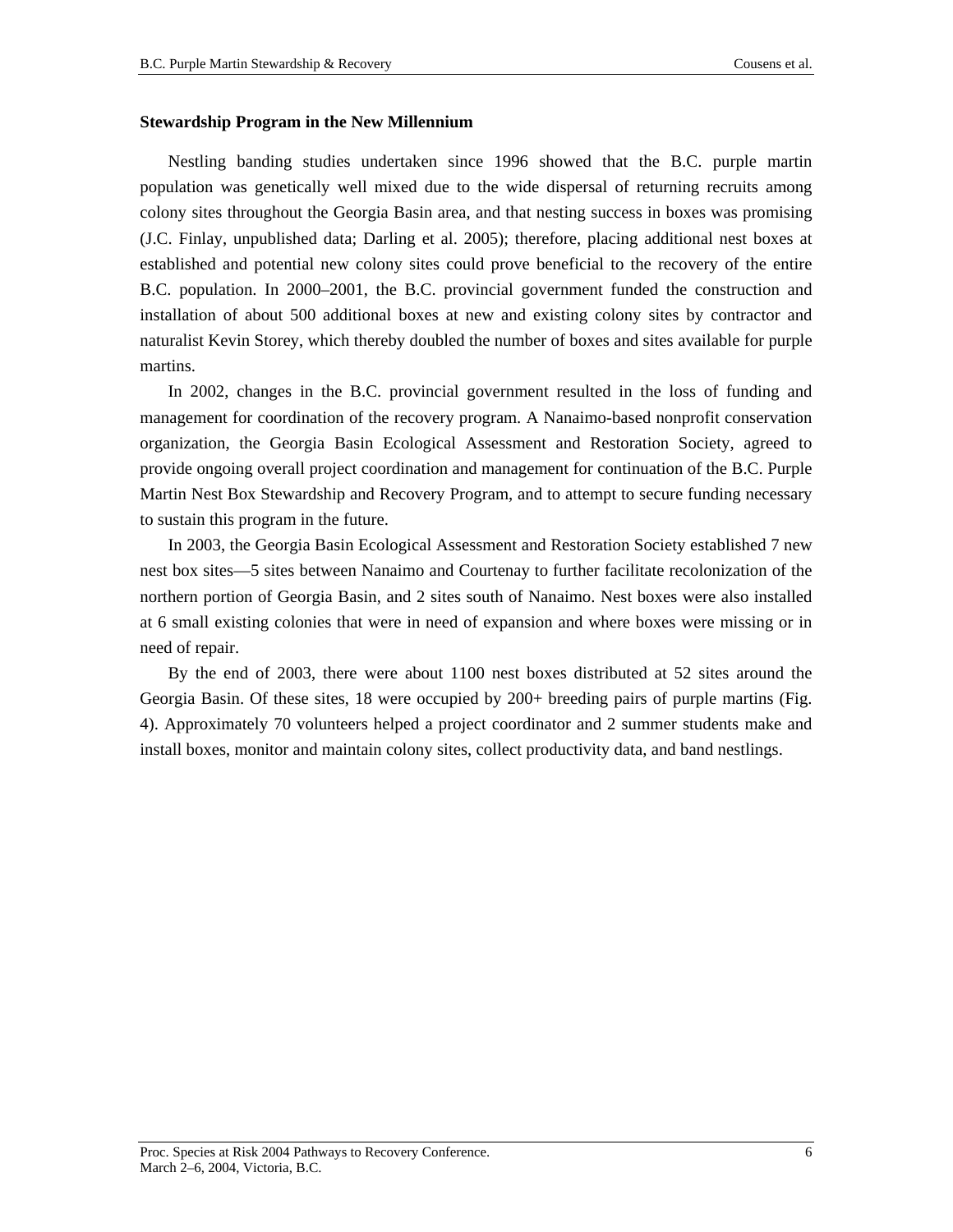

**Figure 4. Active (square) and inactive (circle) purple martin nest box colony sites by 2003.** 

Currently, there are about 35 inactive nest box locations which are providing considerable nesting habitat for future population expansion (Figs. 5 and 6). This is entirely a result of nest boxes being built, erected, and maintained by volunteers at marine coastal locations on east and southeast Vancouver Island, the Lower Mainland, the Gulf Islands, and the Sunshine Coast.



**Figure 5. B.C. purple martin active and inactive colony sites, 1985 - 2003.**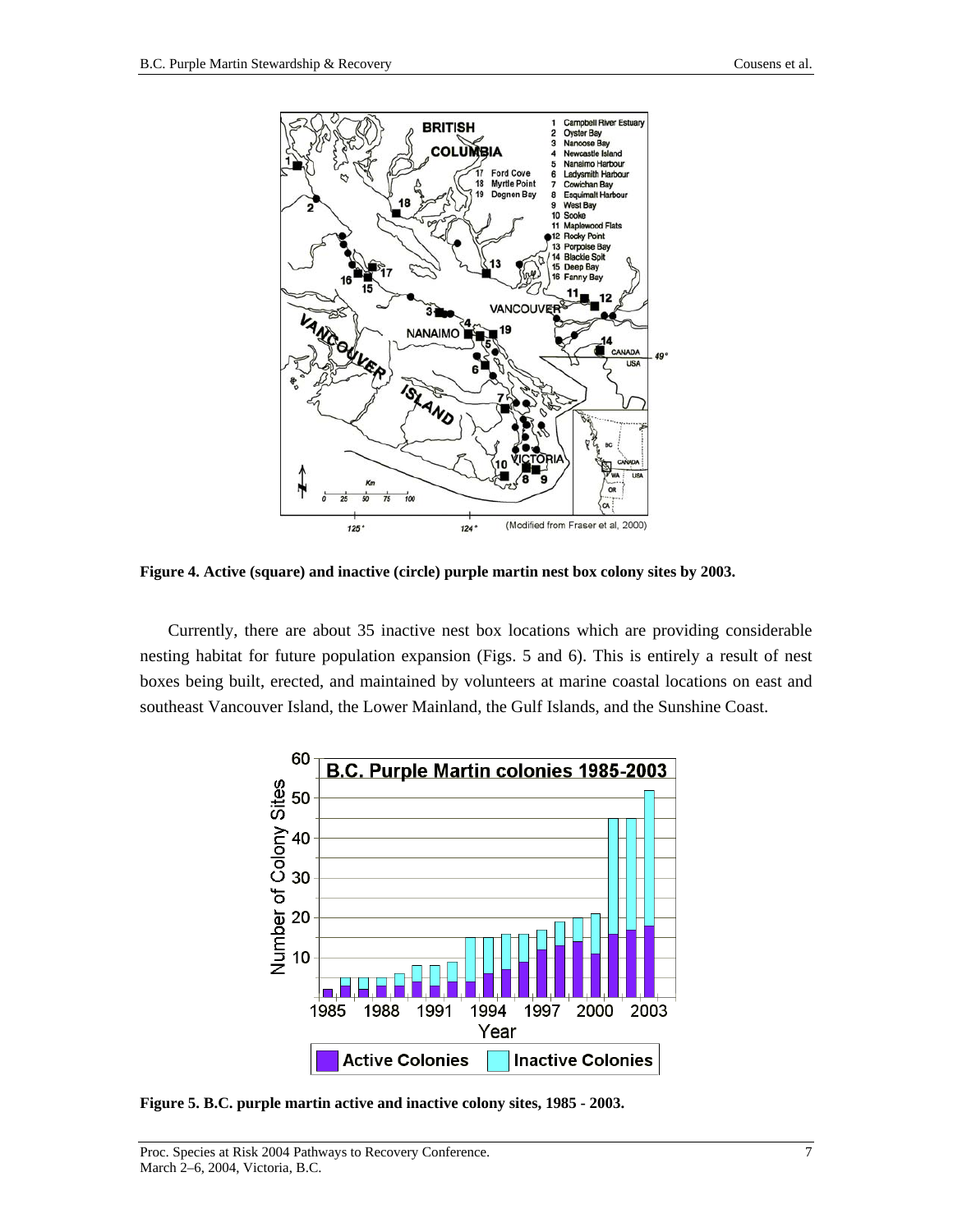

**Figure 6. B.C. purple martin annual abundance and volunteer effort, 1985-2003.** 

## **What Does This Program Involve?**

The B.C. Purple Martin Stewardship and Recovery Program consists of three major components:

- long-term nest box colony provision, monitoring, and maintenance (stewardship),
- ongoing annual nest box inspection and nestling banding (scientific monitoring and adaptive management of the recovery program), and
- public awareness and education (necessary to sustain public interest and support).

As the western purple martin is completely dependent on humans for its nesting habitat, colonies must be monitored and maintained to ensure the survival of this population in B.C. Maintenance involves cleaning boxes annually and removing any nests of introduced species such as European starlings and house sparrows. At West Bay, house sparrows filled half the available nest boxes and the number of purple martin pairs nesting there had declined accordingly. When these nests were eliminated, the number of nesting pairs of purple martins began to increase.

All box entrances should be rectangular, oval, or crescent shaped with a width of  $2\frac{3}{4}-3$  $(7–7.6 \text{ cm})$  and height of 1 3/16<sup> $\degree$ </sup> (3 cm) to exclude most starlings. Where house sparrows present a problem, entrances should be plugged after the martins' nesting season (mid-September) and opened again just before the martins arrive in spring (early to late April depending on latitude). Removal of starling and house sparrow nests during the early nesting season (prior to egg laying) may also be needed. (Nest box plans are available at [http://www.georgiabasin.ca/puma.htm\)](http://www.georgiabasin.ca/puma.htm).

Nest boxes also need to be replaced as they deteriorate over time. At Cowichan Bay, nest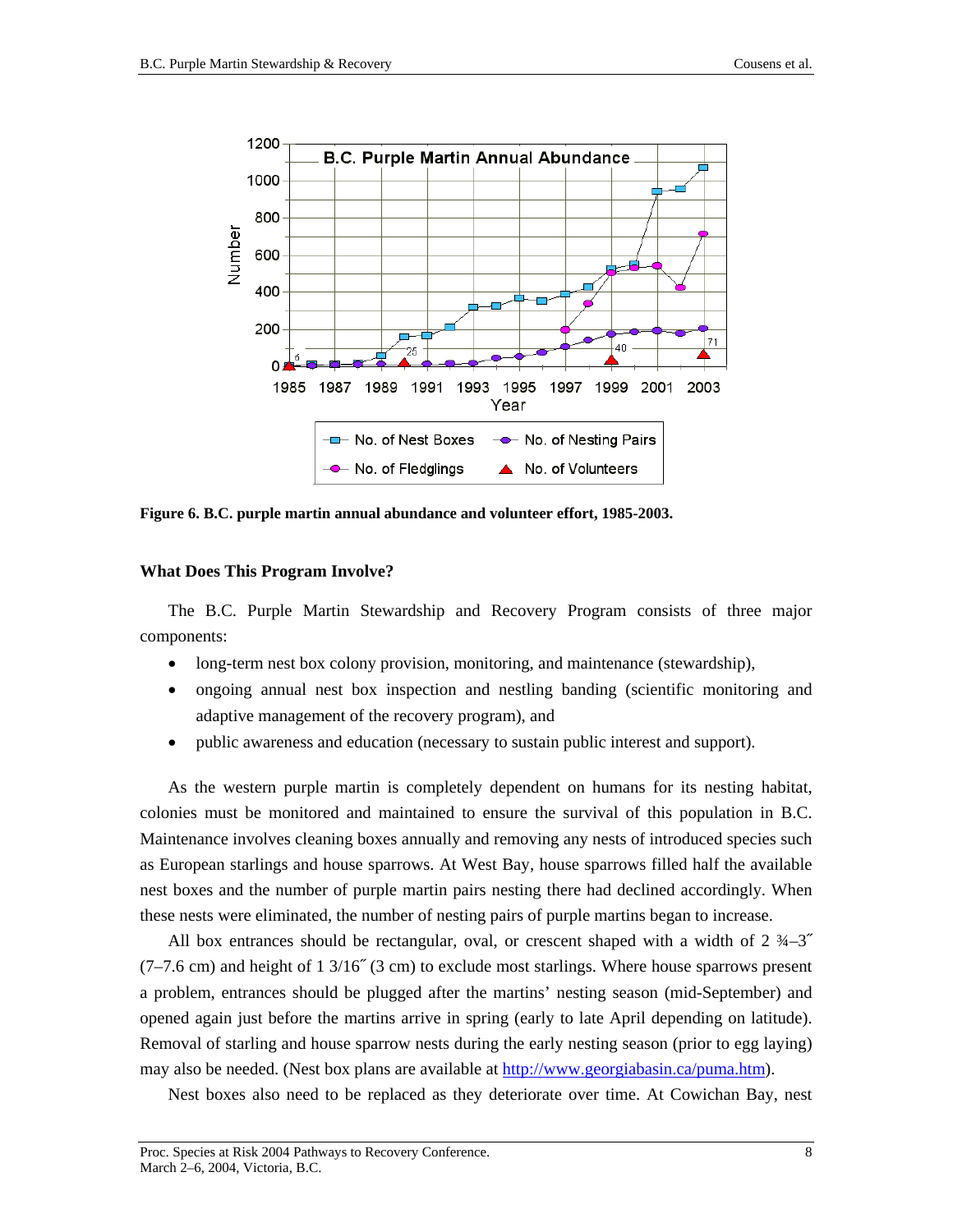boxes have not been cleaned for some years, and decaying and missing nest boxes have not been replaced. The colony size has decreased from 35 to 21 nesting pairs in about 5 years, which may be due to a lack of nest box maintenance.

Some colonies have been established on pilings left over from commercial activities in harbours and estuaries in the early 1900s. These old pilings are no longer maintained and are rotting and falling down, as occurred at the Nanaimo River estuary site late in 2003. The feasibility of having these old pilings replaced in conjunction with other piling replacement activities is being explored.

Ongoing annual nest box inspection and nestling banding provides reliable abundance estimates and productivity information. To date, about 3500 nestlings have been banded and over 500 bands have been read. The information gathered from the nest box inspections and nestling banding is needed to ensure that the B.C. purple martin population continues to respond to the current nest box recovery approach, and that adaptive management can be applied to the recovery program. This information is also essential to understand variations in population abundance and growth rate over time, such as occurred with the apparently adverse weather-related stalling of B.C. population growth and new nest box site colonization during the 2000–2002 period.

Public awareness and education are essential to publicize the vulnerable nature of the purple martin population in B.C. and the current success of the nest box program. Education and awareness programs are also necessary to sustain the enthusiasm and interest of naturalists and the general public, and to encourage the participation of sponsors and volunteers in the nest box program. Interpretative signs at easily accessible colonies, a video 'nest-cam' display, brochures, newspaper articles, and a program newsletter have all contributed to public awareness and education.

### **Program Costs and Financial and In-kind Support**

The costs of coordinating and implementing the annual stewardship and monitoring program throughout the Georgia Basin have increased substantially over time as the number of colony sites has increased and their geographic distribution has expanded. The 2003 stewardship program involved about 70 people who contributed 2430 hours. Financial sponsors contributed \$14,883, and the value of volunteer labour and donated materials and supplies totalled \$33,071.

In 2003, the B.C. Purple Martin Stewardship and Recovery Program was financially supported by Environment Canada EcoAction, the Human Resources Development Canada Summer Career Placement Program, the Habitat Conservation Trust Fund's Public Conservation Assistance Fund, Coastal Community Credit Union, and the James L. Baillie Memorial Fund of Bird Studies Canada. Donations of materials, supplies, and labour were received from Mike Gogo Cedar Products, Weyerhaeuser Canada (Island Phoenix), EcoWood Enterprises, many local hardware businesses, Dover Bay Secondary School (Nanaimo), Centennial High School (Port Moody), and many volunteers.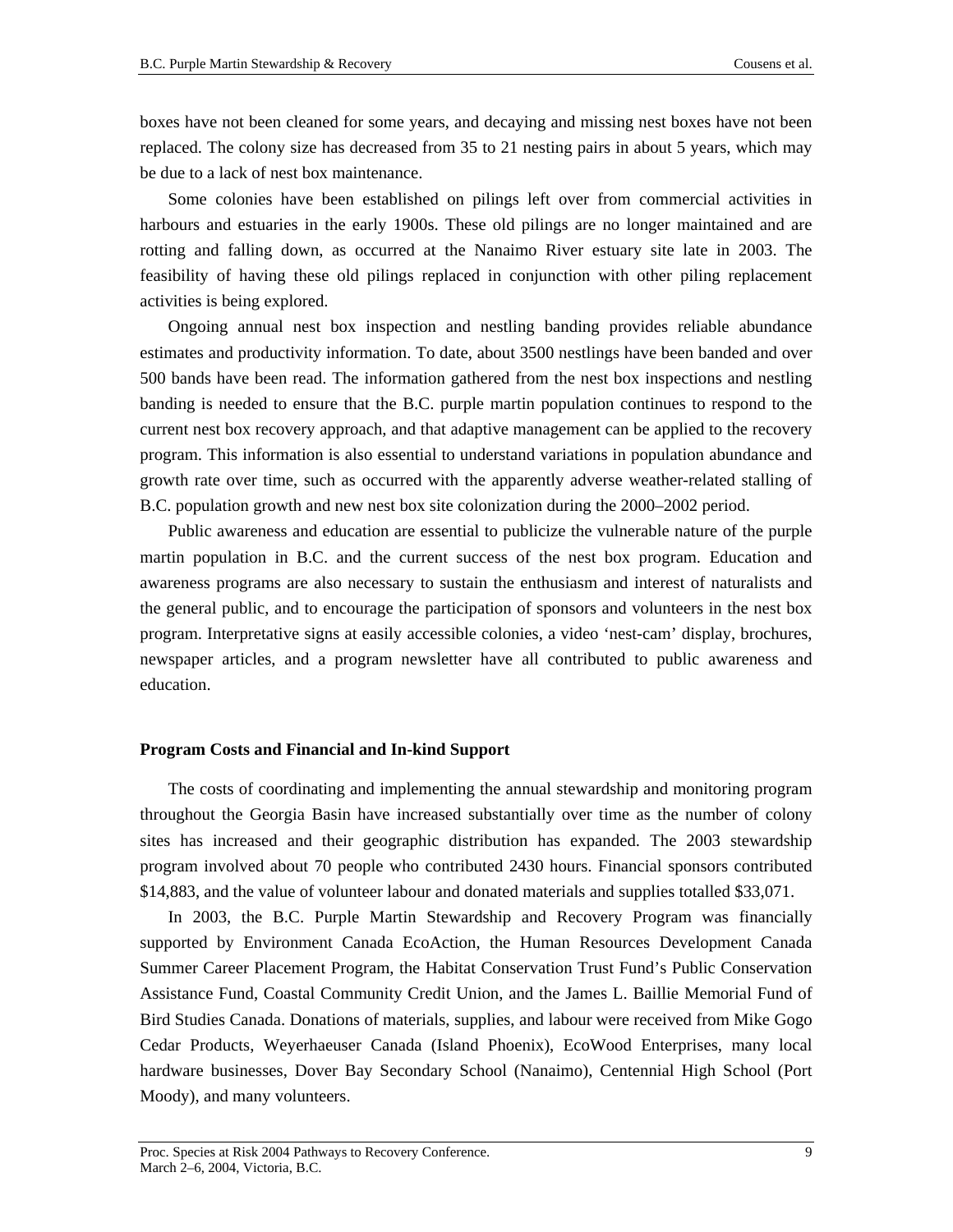#### **Sustaining Volunteer Involvement**

While financial support for the project coordinator, student assistants, and travel costs are essential for sustaining the B.C. Purple Martin Stewardship and Recovery Program, motivating and maintaining the interest of volunteers is critical. There is an ongoing process of natural attrition due to human aging (many of our stewards and volunteers are seniors), other competing interests, and lack of positive feedback that continually erodes the level of volunteer involvement and support. This loss of volunteers has resulted in some colony sites becoming neglected over the past decade such that they are now in a state of disrepair or decline.

Ongoing communication between the project coordinator and site stewards through personal contacts, site visits, and the use of phone, email, and fax is required to assist the stewards in their site monitoring and maintenance tasks. This contact also conveys appreciation and helps the stewards become better informed. Regular communications and reminder notices, a program newsletter, and volunteer appreciation certificates and plaques, all initiated in 2003, as well as the distribution of brochures about the program all contribute to maintaining volunteer interest and motivation.

### **Prospects for the Future of the Western Purple Martin in B.C.**

The immediate future of the western purple martin in British Columbia is promising given the considerable success of the recovery effort so far—i.e., the average population growth rate has been 10% per year over 20 years. Comparable increases in abundance have occurred in response to nest box-based recovery programs in Washington and Oregon over 20–30 years (Minutes of the Western Purple Martin Working Group, unpublished; Darling et al., in preparation). Continued population growth is anticipated over the next few years if an adequate supply of available nest boxes at newly established and as yet unoccupied colony sites is provided, and assuming that favourable levels of nesting success and survival are achieved. Nesting success, productivity, and natural mortality rates of purple martins (and other obligate aerial insectivores in the swallow family) are linked to the occurrence of adverse weather conditions, which can cause food shortages or starvation during the breeding season and during migration and overwintering in South America; thus annual variation in population growth rate is likely to continue, and temporary declines in overall abundance may occur occasionally. An increase in predation mortality may also occur as purple martin numbers increase and colony sites become increasingly attractive to aerial and nest predators. There is no evidence yet to suggest there is a systematic limiting of abundance other than by the number of available nest cavities in suitable habitat. We also note that the entire British Columbia population is equivalent to a single moderately large colony of the eastern subspecies, which suggests resources are unlikely to limit abundance at current population levels.

However, the longer-term future of this subspecies within British Columbia remains uncertain because of an apparent lack of natural nest cavities in suitable habitat, and thus a total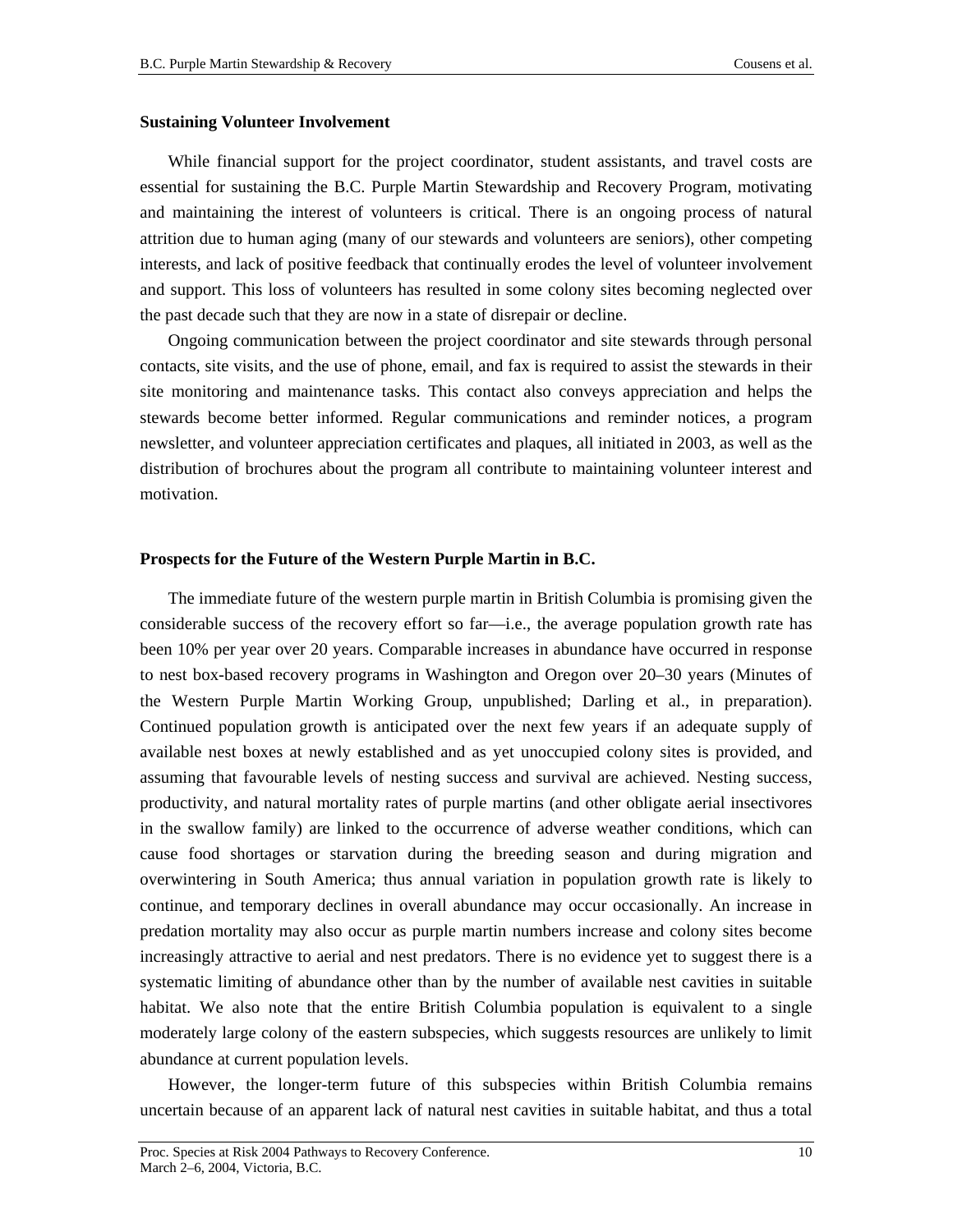dependence upon a continued managed supply of artificial housing for suitable nest sites for the foreseeable future. Within B.C., the subspecies' breeding range is restricted to the coastal lowlands of the Strait of Georgia, Gulf Islands, and lower Fraser River by its northern breeding range limit and by surrounding densely forested habitat at higher elevations, as has likely been the case for the duration of the current climate regime. These coastal lowland areas are the most heavily populated in the province and have been permanently altered by human development, timber harvest, and fire suppression. This has resulted in the urban development of coastal and lakeshore areas, a very limited supply of snag trees with suitable natural nest cavities, an almost complete absence of open fire-killed forest stands which may have once provided abundant nest sites (as in parts of Oregon today), and an abundance of resident introduced European starlings (and house sparrows in urban areas) which aggressively compete with purple martins for available nest cavities.

The conditions that resulted in the shift to nesting in natural cavities in marine coastal pilings and, more recently, to almost exclusive use of human-provided nest boxes in these locations are unlikely to change. *Thus, the future of the purple martin in British Columbia will depend on the continued provision of suitable nesting colony sites through a robust and ongoing volunteer stewardship program for another decade or two, at least*. To be self-sustaining in the long term, this program will require both overall coordination and modest financial support. As the purple martin population continues to increase and supplied housing becomes saturated, it may be possible, with hard work, ingenuity, and luck, to return a proportion of the population to nesting in natural cavities or some other structure that is more permanent than single wooden nest boxes. One current management objective which may be achievable is to reach a target population of 500 nesting pairs in British Columbia by 2010, ideally with at least 10% of these nesting in natural cavities (Minutes of the Western Purple Martin Working Group, unpublished). Similar management objectives have been proposed for Washington and Oregon where the subspecies is more abundant, though the method of achieving the shift back to natural cavity use is still uncertain.

In the meantime, continued monitoring of nest boxes will be necessary to document annual abundance and nesting success and productivity in order to better understand the population dynamics of this subspecies near its northern range limit, to explain future fluctuations in abundance and population growth, and to allow for adaptive management of the recovery program.

### **Acknowledgments**

We would like to thank the agencies and organizations listed above in the program costs section for their valued contributions and ongoing support of the Western Purple Martin Stewardship and Recovery Program. Without their participation the program would not proceed. Thank you as well to all the dedicated volunteers, past and present. Your efforts, observations,